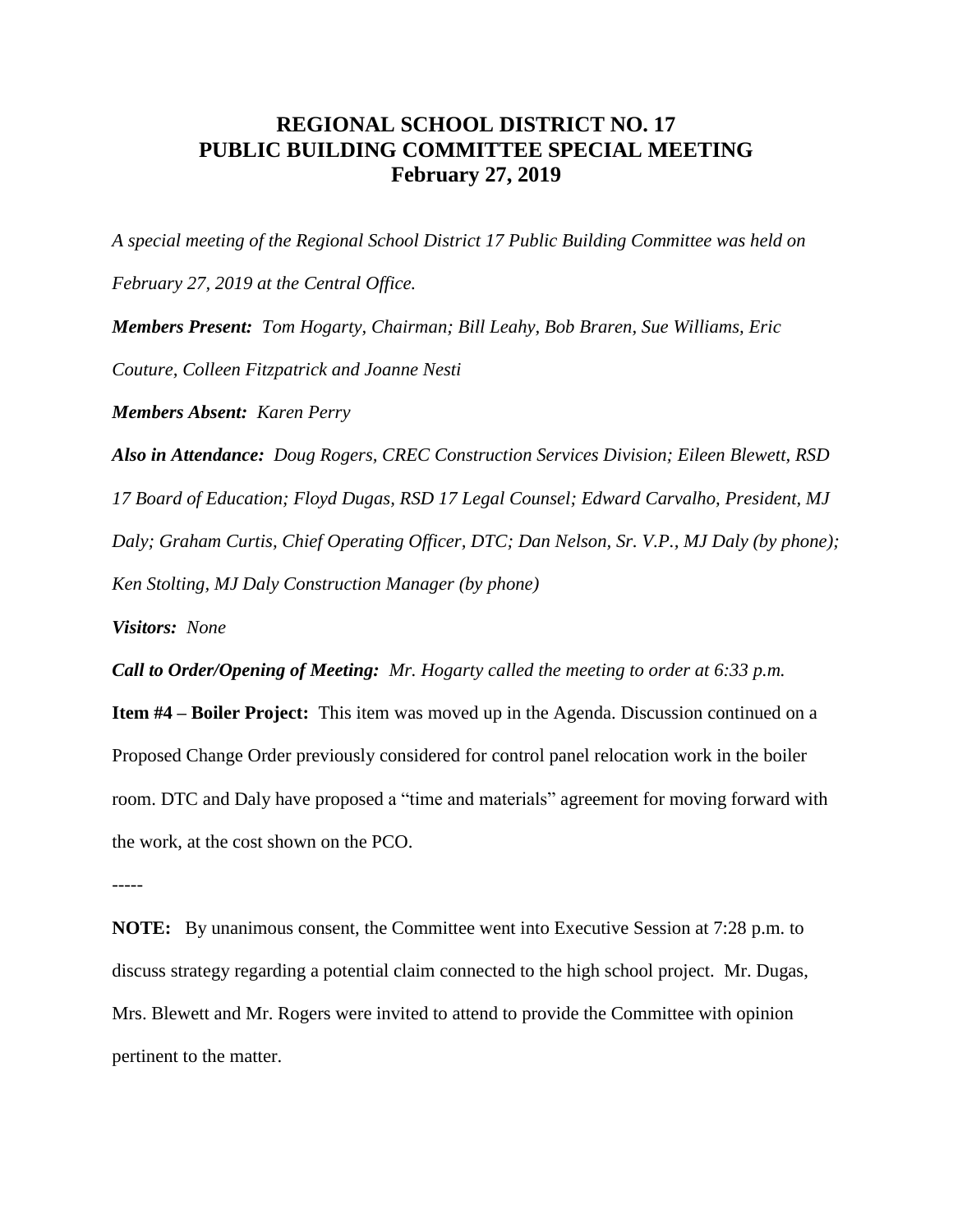The Committee resumed its public session at 7:59 p.m.

-------

## **Motion made by Mr. Couture as follows:**

"To recommend Board of Education approval of Proposed Change Order #9b from MJ Daly for additional boiler panel relocation work at a cost not to exceed \$146,106.82, with the condition that RSD 17 not waive its right to pursue any potential claim that could arise in connection with the work being undertaken."

## **Motion seconded by Mr. Leahy.**

Approved unanimously.

**Agenda Item #1 – Review of Minutes:** The Committee made no change to the minutes from the meeting on February  $6<sup>th</sup>$ .

**Agenda Item #2 – Review/Approve Invoices:** Mr. Rogers presented invoices as follows:

MJ Daly---\$45,550---Review of invoice previously tabled. Committee recommends payment, pending approval from Board of Education.

MJ Daly---\$9,500---Review of invoice previously tabled. Committee recommends payment.

Mercury---\$13,125---Payment for work done on lighting project. Committee recommends payment.

Mercury---\$3,757---Review of proposal previously tabled for labor connected to replacement of sensors in gymnasium lighting.

Consensus of Committee is not to approve proposal.

**Agenda Item #3 – Photovoltaic Project:** Shea Electric reports that solar panels are scheduled for delivery during the week of March  $11<sup>th</sup>$ . Installation to begin shortly after. Shea and Silktown Roofing are also responding to repair of leaks in roof membrane connected to anchors